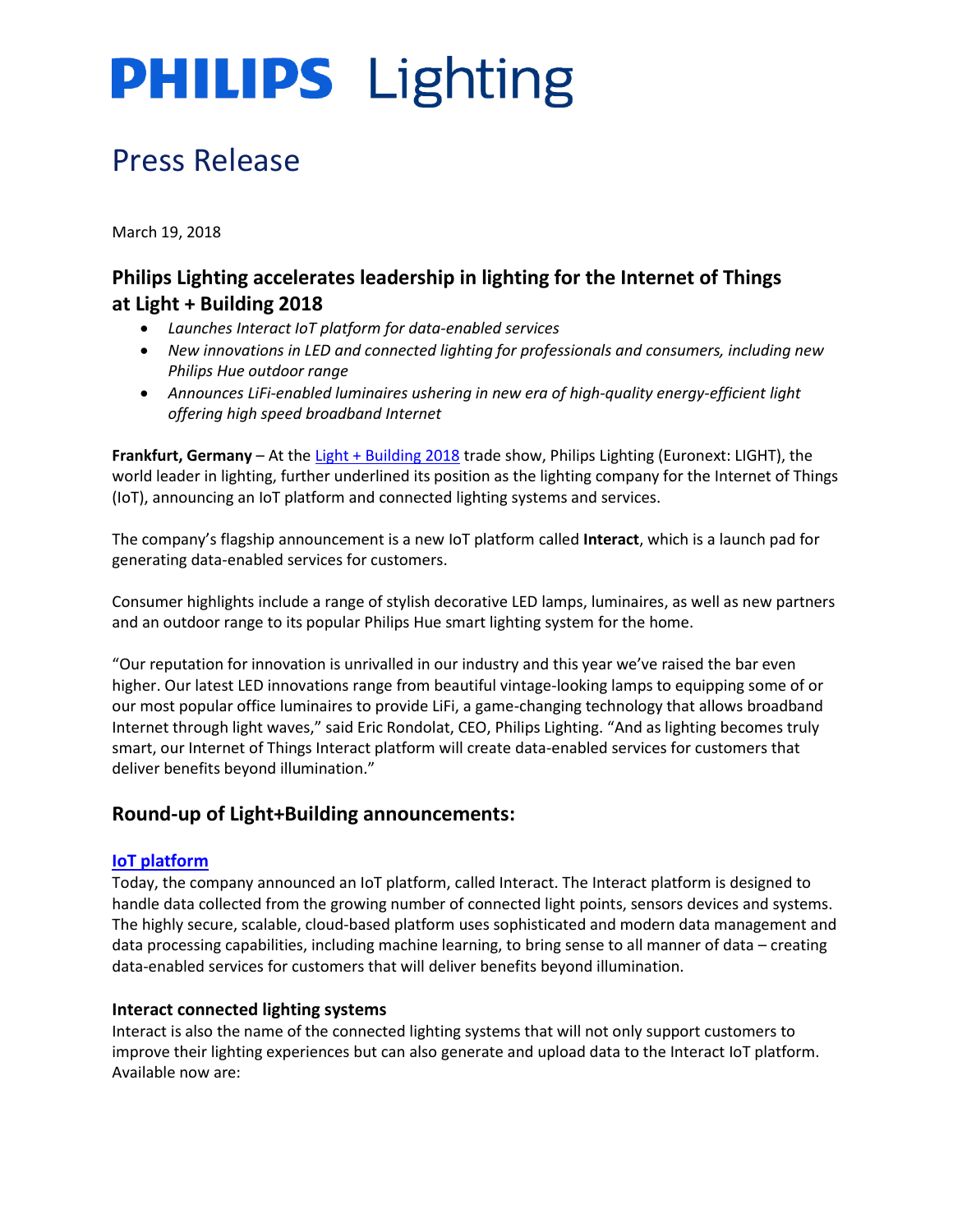- *Interact City* for public space lighting, roads, streets, pedestrian areas, parks and plazas
- *Interact Landmark* for architectural lighting
- *Interact Office* for offices and commercial buildings
- *Interact Retail* for large retail and food stores
- *Interact Sports* for stadiums

Later this year, Philips Lighting will also launch *Interact Industry*, which will be geared to the specific lighting needs of factories, warehouses and logistics centers.

#### **[Lights that guide you to your classroom](http://www.newsroom.lighting.philips.com/news/2018/20180319-state-of-the-art-lighting-controlled-by-interact-office-at-hbsmu)**

Philips Lighting has equipped Dubai's Hamdan Bin Mohammed Smart University (HBMSU) with state-ofthe-art connected LED lighting controlled by its **Interact Office** system. The connected lighting system supports the university's commitment to use technology to make learning environments more engaging, adaptive and immersive. Instead of using light switches, HBMSU's lighting is controlled by: occupancy sensors in luminaires that detect people's presence, switching on and off lighting; by automatic adjustment of light levels according to the availability of natural daylight; by a smartphone/tablet app or from a central console. Faculty staff can control light settings using a smartphone app, while students can be guided to rooms using an app that works with the company's indoor navigation technology. Interact Office is integrated with the university's Building Management System. Information on energy consumption, the performance of each light point and the occupancy of each room can be accessed on a mouse click.

#### **Philips Lighting [introduces LiFi: broadband data through light](http://www.newsroom.lighting.philips.com/news/2018/20180316-philips-lighting-introduces-lifi-broadband-data-through-light)**

As the lighting company for the Internet of Things, Philips Lighting is the first major global lighting company t[o LiFi-enable luminaires](http://www.newsroom.lighting.philips.com/news/2018/20180316-philips-lighting-introduces-lifi-broadband-data-through-light) from its existing office lighting portfolio. LiFi is a two-way, high-speed wireless technology similar to WiFi but uses light waves instead of radio waves to transmit data in a highly secure way. Philips Lighting's office luminaires enabled with LiFi technology provide a broadband connection with a speed of 30 Mb per second (Mb/s), without compromising lighting quality. At 30Mb/s a user can simultaneously stream several HD-quality videos while conducting video calls. *Icade*, the French real estate investment company, is piloting the ground-breaking technology in its smart office in La Defense, Paris.

#### **[The power of solar](http://www.newsroom.lighting.philips.com/news/2018/20180314-philips-lighting-accelerates-strategic-push-into-solar-powered-lighting-with-new-products-and-systems-and-large-scale-street-lighting-projects-in-india-and-thailand)**

Philips Lighting has accelerated its strategic push into solar-powered lighting with the launch of [a new](http://www.newsroom.lighting.philips.com/news/2018/20180314-philips-lighting-accelerates-strategic-push-into-solar-powered-lighting-with-new-products-and-systems-and-large-scale-street-lighting-projects-in-india-and-thailand)  [generation of products and systems.](http://www.newsroom.lighting.philips.com/news/2018/20180314-philips-lighting-accelerates-strategic-push-into-solar-powered-lighting-with-new-products-and-systems-and-large-scale-street-lighting-projects-in-india-and-thailand) These include the **Philips LifeLight** solar lantern, which comes with a replaceable battery that extends the product's life, and an innovative all-in-one solar street light - **Philips SunStay** - which combines solar panel, luminaire, charge controller and battery in one housing. Also, illustrating the vast potential of solar lighting technology, the company announced large-scale [solar-powered street lighting](http://www.lighting.philips.com/main/products/solar) installations in India, and 700 sets of connected solar street lights with remote monitoring and data analysis capabilities in Thailand.

#### **Smart Fusion Pole: quality LED lighting and high capacity [mobile connectivity in a single street pole](http://www.newsroom.lighting.philips.com/news/2018/20180226-philips-lighting-and-atc-deliver-smart-fusion-pole-for-city-of-huntington-beach)**

Less than a month ago, Philips Lighting and American Tower Corporation unveiled their first **Smart Fusion Pole** project in the United States. The companies have developed a first-of-its-kind, aesthetically designed light pole that brings together quality, energy-efficient LED street lighting and wireless capabilities that can support services from multiple mobile network operators in a single pole. The LED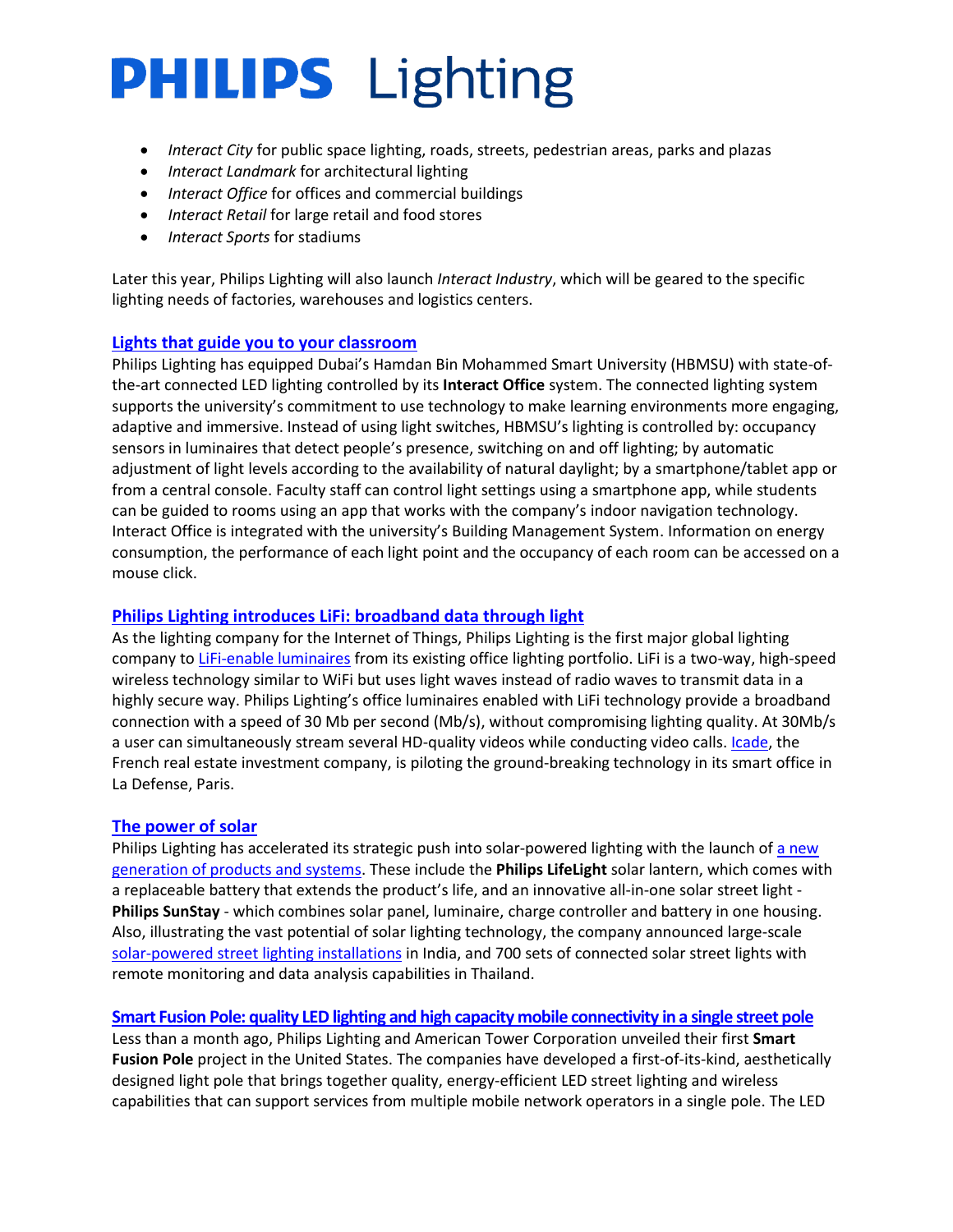**Smart Fusion Pole** is designed for use in roadways, streets and parking lots and improves wireless broadband access in dense urban areas while providing quality, controllable LED lighting that can save up to 50% electricity compared to conventional lighting. The City of Huntington Beach in California is the first cit[y to implement 200 of the Smart Fusion Poles.](http://www.newsroom.lighting.philips.com/news/2018/20180226-philips-lighting-and-atc-deliver-smart-fusion-pole-for-city-of-huntington-beach)

#### **[Accelerating the transition to LED](http://www.newsroom.lighting.philips.com/news/2018/20180313-philips-lightings-new-innovations-make-switching-to-led-lighting-even-easier)**

Philips Lighting recently announced [two new innovations](http://www.newsroom.lighting.philips.com/news/2018/20180313-philips-lightings-new-innovations-make-switching-to-led-lighting-even-easier) to make switching to LED lighting even easier, the **Philips TrueForce LED Road** and the **Philips CorePro LEDtube Universal T8.** Philips TrueForce LED Road is a 'plug and play' replacement SON-T LED lamp for street lighting, making it easy to upgrade existing installations to LED without having to replace the luminaire. The Philips CorePro LEDtube Universal T8 is a breakthrough range of highly affordable tubes for trade customers, making tube replacement as easy as it was with fluorescent tubes.

The company also announced the launch of its [new statement LED bulb collection.](http://www.newsroom.lighting.philips.com/news/2018/20180308-step-out-of-the-shade-with-the-new-giant-filament-led-bulbs-that-look-too-good-to-be-covered-up) The **Philips deco LED** collection adds a new contemporary twist to the industrial-style lighting trend and features highlystylized, giant filament LED bulbs that are designed to be seen. The new **Philips deco LED giant modern**  range has a unique, sleek design, perfect for any home with an industrial-chic feel. The smoky gray giant LED bulb, with thin single vertical filament, creates a crisp and clean ambiance. The **Philips deco LED giant vintage** range combines a giant LED bulb with an intricate, swirling filament for a cozy and warm ambiance. The new Philips deco LED giant vintage range will be available across Europe from May 2018. The Philips deco LED giant modern range will be available across Europe from July 2018.

#### **[Philips Hue goes outdoors](http://www.newsroom.lighting.philips.com/news/2018/20180312-extend-your-smart-lighting-system-this-summer-with-the-new-philips-hue-outdoor-range)**

Philips Hue, the world's leading connected lighting system for the home, now includes the new **Philips Hue outdoor** product range. The new [Philips Hue outdoor products](http://www.newsroom.lighting.philips.com/news/2018/20180312-extend-your-smart-lighting-system-this-summer-with-the-new-philips-hue-outdoor-range) include Hue white wall luminaires; Hue white post and pedestals; a Hue white and color ambiance spot and bollard. Hue outdoor gives customers the freedom to extend Hue features and functionality to any outside area, be it a garden, terrace or balcony, whether to provide added peace of mind or to create the perfect outdoor moment. Like all Philips Hue products, the Philips Hue outdoor range is fully compatible with the Philips Hue ecosystem and works in the same way as the indoor range.

Philips Lighting also announced [three new 'Friends of Hue' partners](http://www.newsroom.lighting.philips.com/news/2018/20180315-philips-lighting-expands-into-smart-switches-through-its-friends) offering consumers Hue-compatible wall switches in a variety of designs, turning traditional light switches into smart controls for Philips Hue. The new Friends of Hue partners are leading European lighting control manufacturers **Feller**, **Niko** and **Vimar**.

Philips Lighting will be showcasing its innovations at Light+Building 2018, at the Philips Lighting booth in Hall 0: Forum.

--- END ---

#### **For further information, please contact:**

Elco van Groningen Philips Lighting Press office Tel: +31 6 10865519 Email: [elco.van.groningen@lighting.com](mailto:elco.van.groningen@lighting.com)